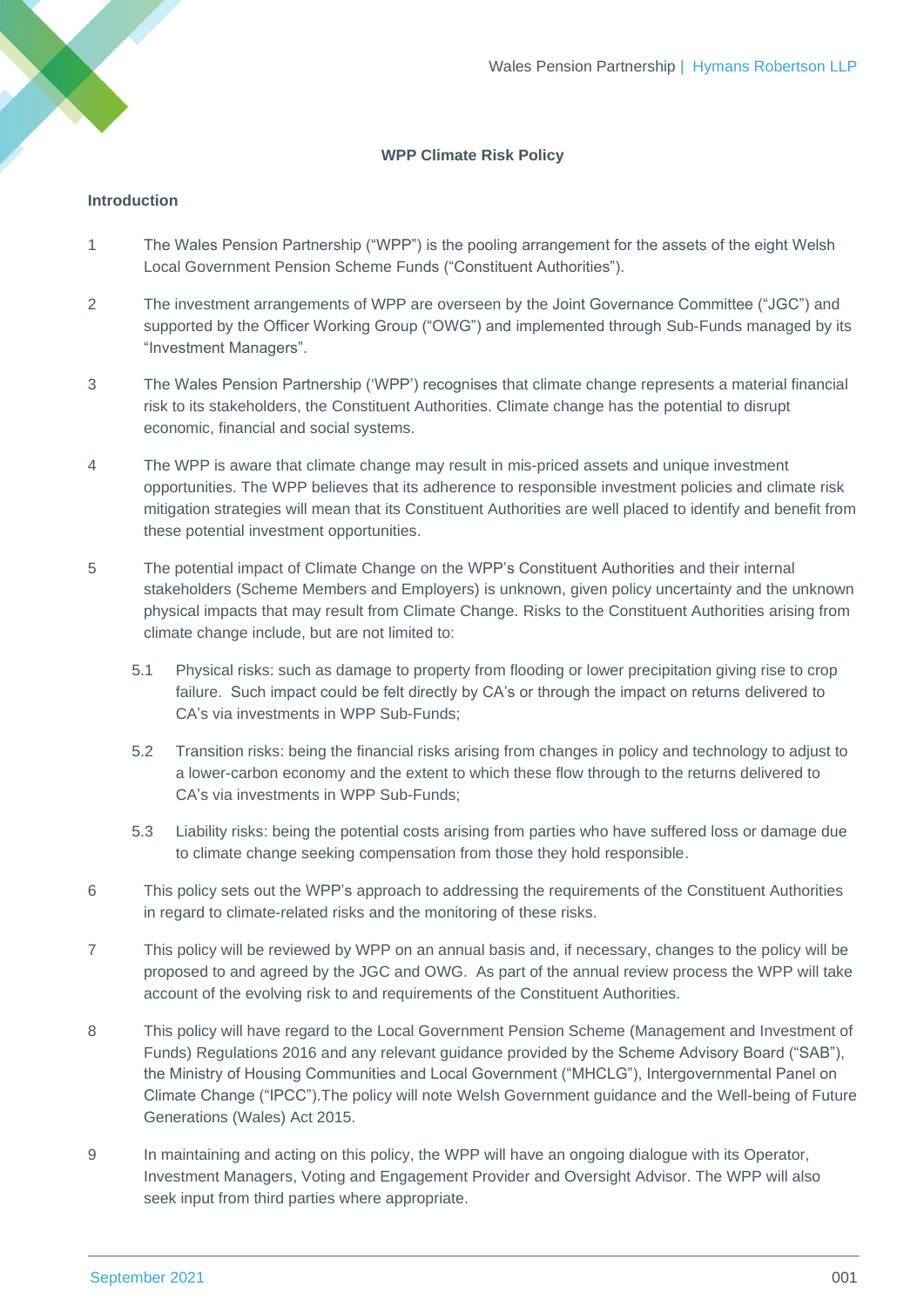### **Beliefs**

- 10 The WPP has a set of climate-related beliefs, which underpin its approach to dealing with the potential risk arising from climate change, and the investment solutions it provides to the Constituent Authorities to facilitate the management of their climate-related risks. The WPP's beliefs are as follows:
	- 10.1 Climate-related risks are systemic in nature and have the potential to impact the investment return from all asset classes and sectors to varying degrees. Such impact may be positive or negative.
	- 10.2 A greater public understanding of climate-related risks, alongside government commitments, are likely to trigger a low carbon transition which will present numerous compelling investment opportunities for investors, such as the WPP's Constituent Authorities, who are well informed on Climate Risk matters and able to effectively manage and mitigate transition risk.
	- 10.3 It is incumbent on WPP to identify potential sources of climate-related risks in the development of any sub-fund and/or the procurement of any service from providers and, where necessary, seek to ensure such risks are appropriately managed and communicated to stakeholders.
	- 10.4 The WPP has appointed a specialist Voting and Engagement Provider to directly engage with investee companies on a range of issues, including climate risk and climate risk disclosures, to enhance the long-term value of the Constituent Authorities' investments within WPP.
	- 10.5 As part of its role, the WPP's Voting and Engagement Provider collaborates with other asset owners to maximise the effectiveness of the WPP's engagement activities. The WPP believes that collaboration with other asset owners and its investment managers can be an effective method for amplifying its voice with investee companies and raising awareness of climate-related issues.

#### **Objectives**

- 11 WPP's objective in preparing and implementing this policy is to:
	- 11.1 demonstrate to its stakeholders that the WPP takes account of climate change and the climaterelated risk associated with it;
	- 11.2 clearly outline its role and responsibilities in relation to carrying out ongoing consultation with the Constituent Authorities and facilitating investment offering which enable each Authority to implement their own climate risk policy and climate-related targets and ambitions; and
	- 11.3 formally outline the actions that the WPP will be held accountable for by its stakeholders.
- 12 The Constituent Authorities are responsible for their own investment strategy, including their own Climate Change / Risk Policy. The WPP is not involved in formulating, nor will it seek to influence, the climate change objectives or commitments that each Constituent Authority has made a local level.
- 13 The WPP's role is to consult with each Constituent Authorities in relation to their climate objectives, on at least an annual basis, and to fully understand what implementation solutions they require to meet their objectives and commitments.
- 14 Following its consultation with each Constituent Authorities the WPP will endeavour to develop and facilitate investment solutions that enable each and every Constituent Authority to achieve their climate objectives and commitments.
- 15 Where possible the WPP, and its Constituent Authorities, will seek to collaborate and work together to develop investment solutions that meet the climate objectives and commitments of all the Constituent Authorities.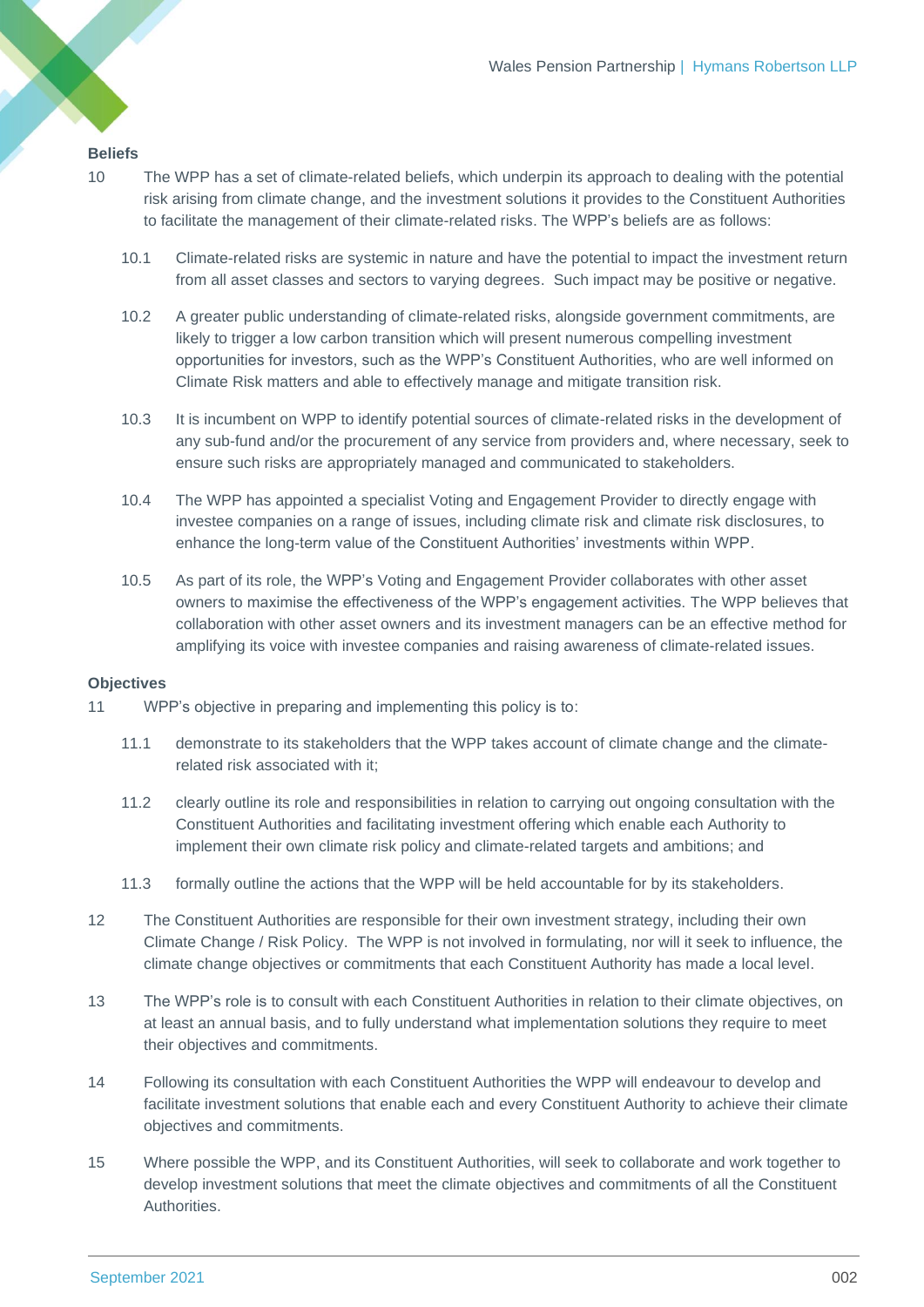- 16 If unified and collaborative investment solutions that simultaneously meets the objectives and requirement of all the Constituent Authorities cannot be developed, the WPP will work with any Constituent Authority to develop tailored investment solutions that will enable them to achieve their own local objectives and requirements.
- 17 The Constituent Authorities are aware that there may be additional costs, or reduced fee savings, associated with the WPP's facilitation of these tailored investment solutions and have signalled their willingness to bear the costs to ensure that they are able to meet their local level objectives and requirements.
- 18 On an annual basis the WPP will assess whether its consultation exercise with the Constituent Authorities has identified a common climate-related objective that all Constituent Authorities are willing to support. If unanimous support can be obtained, from all eight Welsh Constituent Authorities, the WPP we seek to adopt this climate related objectives as the WPP's 'Climate Goal' and incorporate it across all WPP Sub-Funds.
- 19 The WPP's Climate Goal will be regularly reviewed, following consultation with the Constituent Authorities, and will always be driven by the collective requirements and objectives of the Constituent Authorities. If the WPP's consultation exercise with the Constituent Authorities fails to identify a common climate-related objective that all Constituent Authorities are willing to unanimously support, then no WPP Climate Goal will be formulated until there is unanimous support for a given Climate Goal.

## **Strategy**

- 20 The WPP recognise that all assets have some level of exposure to climate-related risks, particularly transition risks, but that sector, geography, policy uncertainty and investment timeframes are key determinants of climate risk exposure.
- 21 Recognising its current investment arrangements and offerings, the WPP's immediate focus will be on climate-related risk exposure within its equity and fixed income holdings. The WPP will however consider climate-related risks in other asset classes when circumstances allow or require them to do so. The WPP will endeavour to provide climate risk solutions across all of it sub-funds, including private market assets.
- 22 The WPP will provide a range of sub-funds and implementation solutions that allow the Constituent Authorities to achieve their own carbon reduction targets.
- 23 The WPP recognises the importance of monitoring exposure to climate-related risks in different ways. One way the WPP facilitates this is by monitoring the carbon risk exposure of each sub-fund to ensure that the Constituent Authorities have all available information at their disposal. The WPP receives quarterly Climate Risk Monitoring Reports for its Equity Sub- Funds and is planning on extending this form of reporting to its Fixed Income Sub-Funds. The WPP will continue to explore and investigate market developments which enhance its ability to assess climate risk exposures within its Sub-Funds.
- 24 The WPP recognises the merits of undertaking scenario analysis on the potential economic impact of climate-related risks and articulating the findings of said analysis to the Constituent Authorities. However, the WPP notes that this is an evolving area, and such analysis is in its infancy. The WPP will endeavour to continually facilitate climate scenario analysis across assets held within the WPP to ensure that the Constituent Authorities are aware of the potential climate risks within the WPP Sub – Funds.
- 25 The WPP recognises that training and education is critical to achieving good outcomes for its stakeholders and will allocate resources to ensure that it undertakes regular training and education on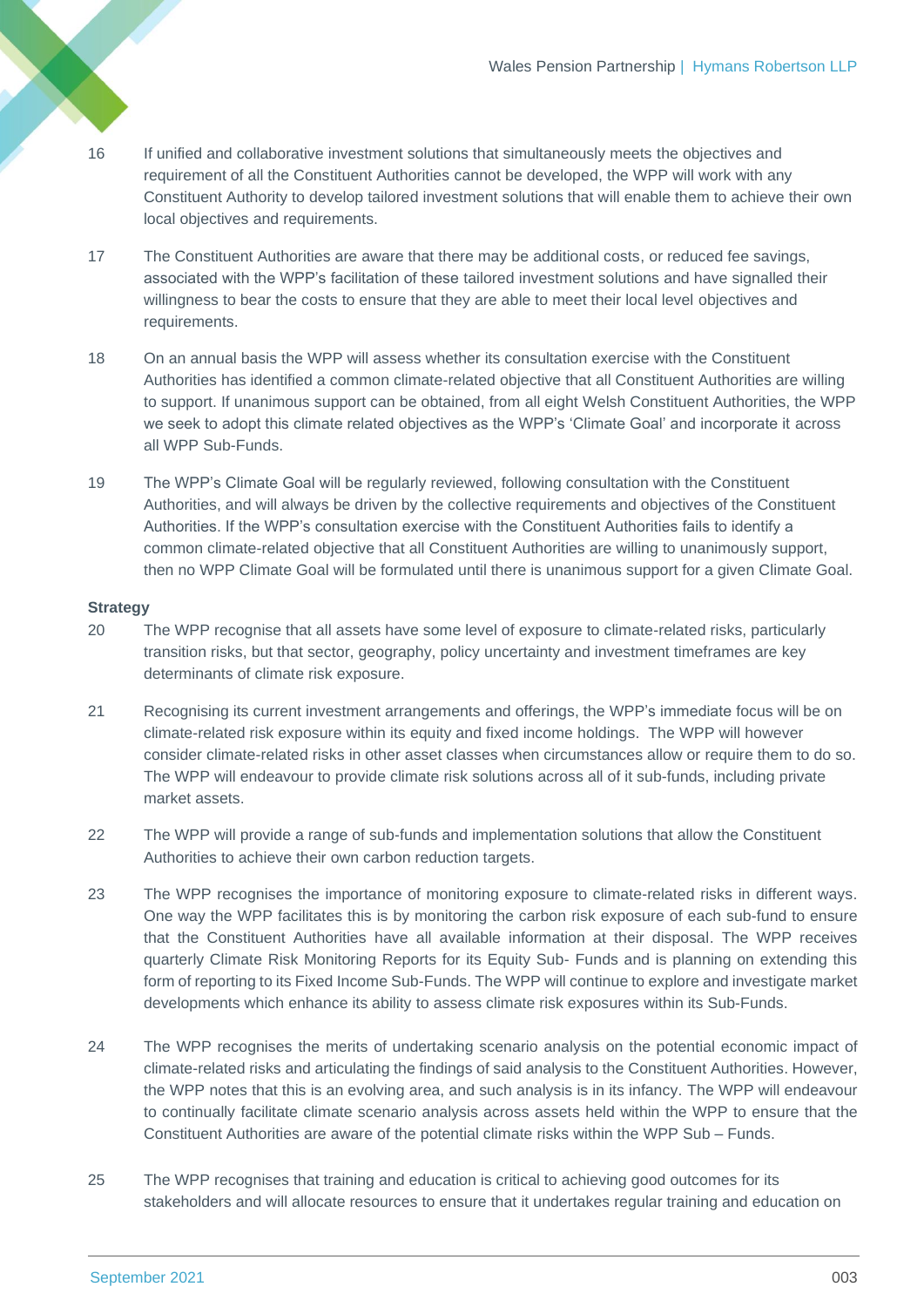climate risk. The WPP has committed to hosting at least one annual climate risk-related training session for its stakeholders. The WPP carries out an annual training needs identification exercise, in conjunction with the Constituent Authorities, this is the mechanism by which the WPP gauges the climate risk training requirements of its stakeholders.

#### **Implementation**

- 26 The WPP's approach to manager selection is set out in its Responsible Investment Policy. The WPP's sub-fund Investment Managers have delegated responsibility for challenging managers on their approaches to the consideration of climate risk as part of its manager selection process.
- 27 The WPP expects its Investment Managers to ensure that all underlying active managers integrate the consideration of climate-related risks into their investment process and to regularly challenge underlying managers to evidence their approach.
- 28 The WPP will work with its Investment Managers to ensure that they account for and integrate climaterelated risks into their investment processes. The WPP considers the effective management of climaterelated risks to be a key criteria in any Manager appointment and understands that each Investment Manager will have its own means of integrating climate-related risk into their investment process. The WPP, on at least an annual basis, will review each of its Investment Managers' approach to Climate Risk integration.
- 29 The WPP's stewardship strategy is set out in its Responsible Investment Policy. The WPP will emphasise the importance of engagement on climate-related risks through its Voting and Engagement Provider. In particular, the WPP will encourage its Voting and Engagement Provider to engage with investee companies on climate-related issues, including an increase in the disclosure on climate-related risks by companies to investors.
- 30 The WPP has a Voting Policy and a set of engagement principles in place which will outline how it will use its voting rights and engagement activities to influence investee companies. The WPP's Voting and Engagement Provider is responsible for enacting these policies on behalf of the WPP.

#### **Monitoring/Reporting**

- 31 The WPP monitors exposure to climate-related risks within its equity sub-funds on a quarterly basis. The metrics monitored include, but are not limited to, exposure to fossil fuel producers, carbon emissions and overall carbon intensity. The WPP will monitor changes in market practice to ensure that the WPP is fully aware of changing best practice and the feasibility of monitoring climate-related risk within its non-equity sub-funds on at least an annual basis.
- 32 In addition to its own reporting, the WPP will require its Investment Managers to provide monitoring on climate-related risk exposure in their quarterly reports to WPP and the Constituent Authorities. As noted above, the WPP will initially expect their equity Investment Managers to provide this monitoring, with the expectation that its non-equity Investment Managers will provide this information as soon as sub-fund launches and market developments allow.
- 33 The WPP's Voting and Engagement Provider is responsible for producing quarterly and annual reports on the WPP's voting and engagement activities. These reports evidence how the WPP has used engagement and voting to manage its climate-related risk.
- 34 The WPP has an ambition to report on progress on actions undertaken to address climate risk in line with the framework set out by the Taskforce for Climate-related Financial Disclosures ("TCFD). The WPP is currently awaiting guidance on how TCFD will be applied to the Local Government Pension